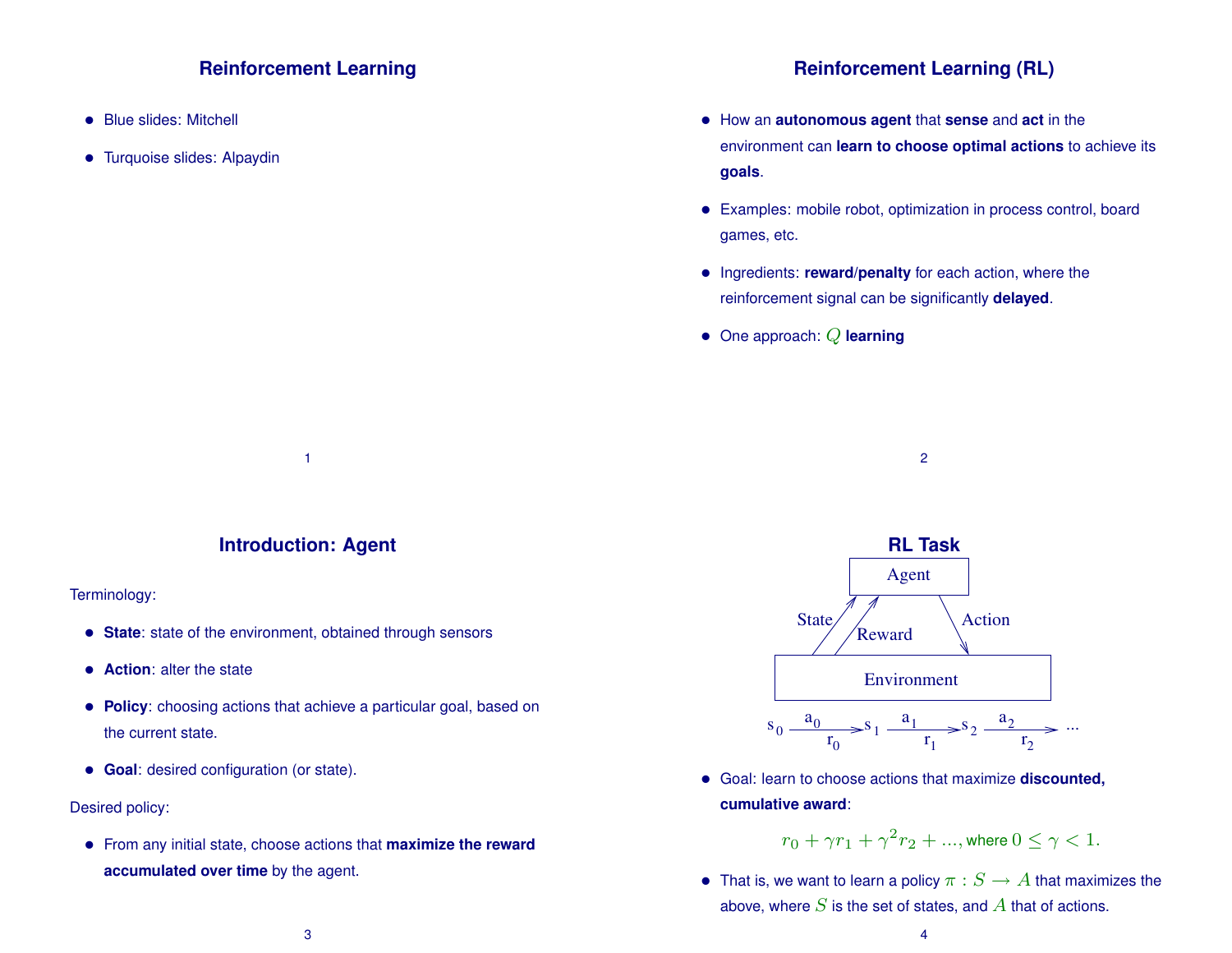# Introduction

- Game-playing: Sequence of moves to win a game
- Robot in a maze: Sequence of actions to find a goal
- Agent has a state in an environment, takes an action and sometimes receives reward and the state changes



## Single State: K-armed Bandit

 Among *K* levers, choose the one that pays best *Q*(*a*): value of action *a* Reward is *r<sup>a</sup>* Set  $Q(a) = r_a$ Choose  $a^*$  if *Q*(*a* \* )=max*<sup>a</sup> Q*(*a*)



4

 $Q_{t+1}(a) \leftarrow Q_t(a) + \eta[r_{t+1}(a) - Q_t(a)]$ Rewards stochastic (keep an *expected* reward):

Lecture Notes for E Alpaydın 2010 Introduction to Machine Learning 2e © The MIT Press (V1.0)

## **Variations of RL Tasks**

- Deterministic vs. nondeterministic action outcomes.
- With or without prior knowledge about the effect of action on environmental state.
- Partially or fully known environmental state (e.g., Partially Observable Markov Decision Process [POMDP]).

## **RL Compared to Other Learning Algorithms**

- Planning (in AI)
- Function approximation:  $\pi : S \to A$ .
- Differences:
	- **–** Delayed reward
	- **–** Exploration vs. exploitation
	- **–** Partially observable states
	- **–** Life-long learning: leveraging on existing knowledge, to make learning of a new complex task easier.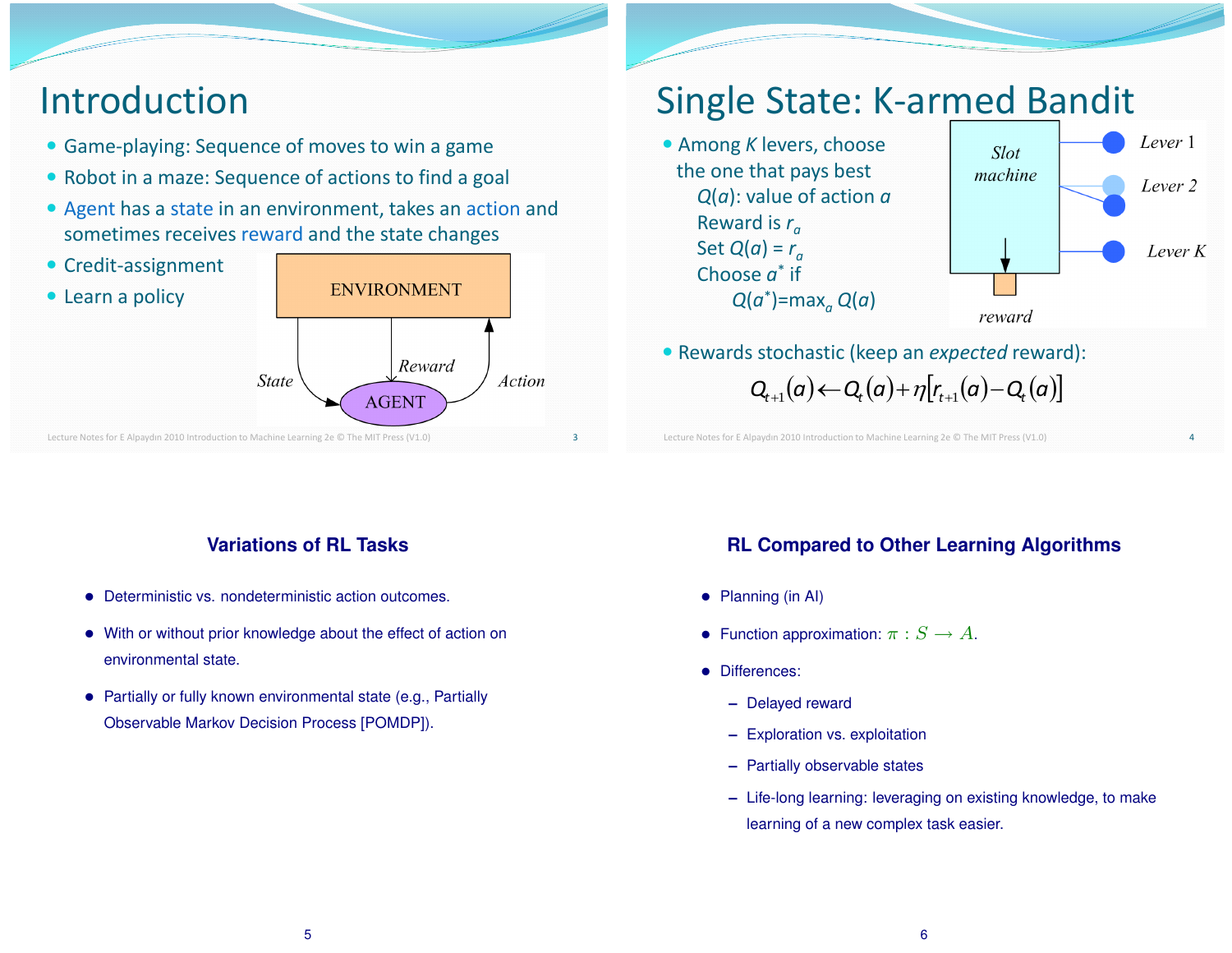### **The Learning Task**

Markov Decision Process: only immediate state matters.

- State  $s_t$ , action  $a_t$  at time step t.
- Reward from environment:  $r_t = r(s_t, a_t)$
- State transition by environment:  $s_{t+1} = \delta(s_t, a_t)$
- $r(\cdot, \cdot)$  and  $\delta(\cdot, \cdot)$  may be **unknown** to the agent!
- Task: learn  $\pi : S \to A$  to select  $a_t = \pi(s_t)$ .
- Question: how to specify which  $\pi$  to learn?

# Elements of RL (Markov Decision Processes)

- *s<sup>t</sup>* : State of agent at time *t*
- *at*: Action taken at time *t*
- In  $s_t$ , action  $a_t$  is taken, clock ticks and reward  $r_{t+1}$  is received and state changes to *st*+1
- Next state prob:  $P(S_{t+1} | S_t, a_t)$
- Reward prob:  $p(r_{t+1} | s_t, a_t)$
- $\bullet$  Initial state(s), goal state(s)
- Episode (trial) of actions from initial state to goal
- (Sutton and Barto, 1998; Kaelbling et al., 1996)

Lecture Notes for E Alpaydın 2010 Introduction to Machine Learning 2e © The MIT Press (V1.0)

Discounted Cumulative Reward:  $V^{\pi}(s_t)$ 

7

• Obvious approach is to find  $\pi$  that maximizes the cumulative reward when  $\pi$  is executed:

$$
V^{\pi}(s_t) \equiv r_t + \gamma r_{t+1} + \gamma^2 r_{t+2} + \dots
$$

$$
\equiv \sum_{i=0}^{\infty} \gamma^i r_{t+i},
$$

where  $0 \leq \gamma < 1$  is the discount rate.

- $\pi$  is repeatedly executed:  $a_t = \pi(s_t), a_{t+1} = \pi(s_{t+1}), \dots$
- When  $\gamma = 0$ , only the current reward is used.
- When  $\gamma \rightarrow 1$ , future rewards become more important.

### **Choosing a Policy**

• Optimal policy  $\pi^*$ 

 $\pi^* = \text{argmax}$ π  $V^{\pi}(s), \forall s$ 

- Want a policy that does its best for all states.
- Cumulative reward under optimal policy  $\pi^*$ :

$$
V^*(s) \equiv V^{\pi^*}(s),
$$

for short.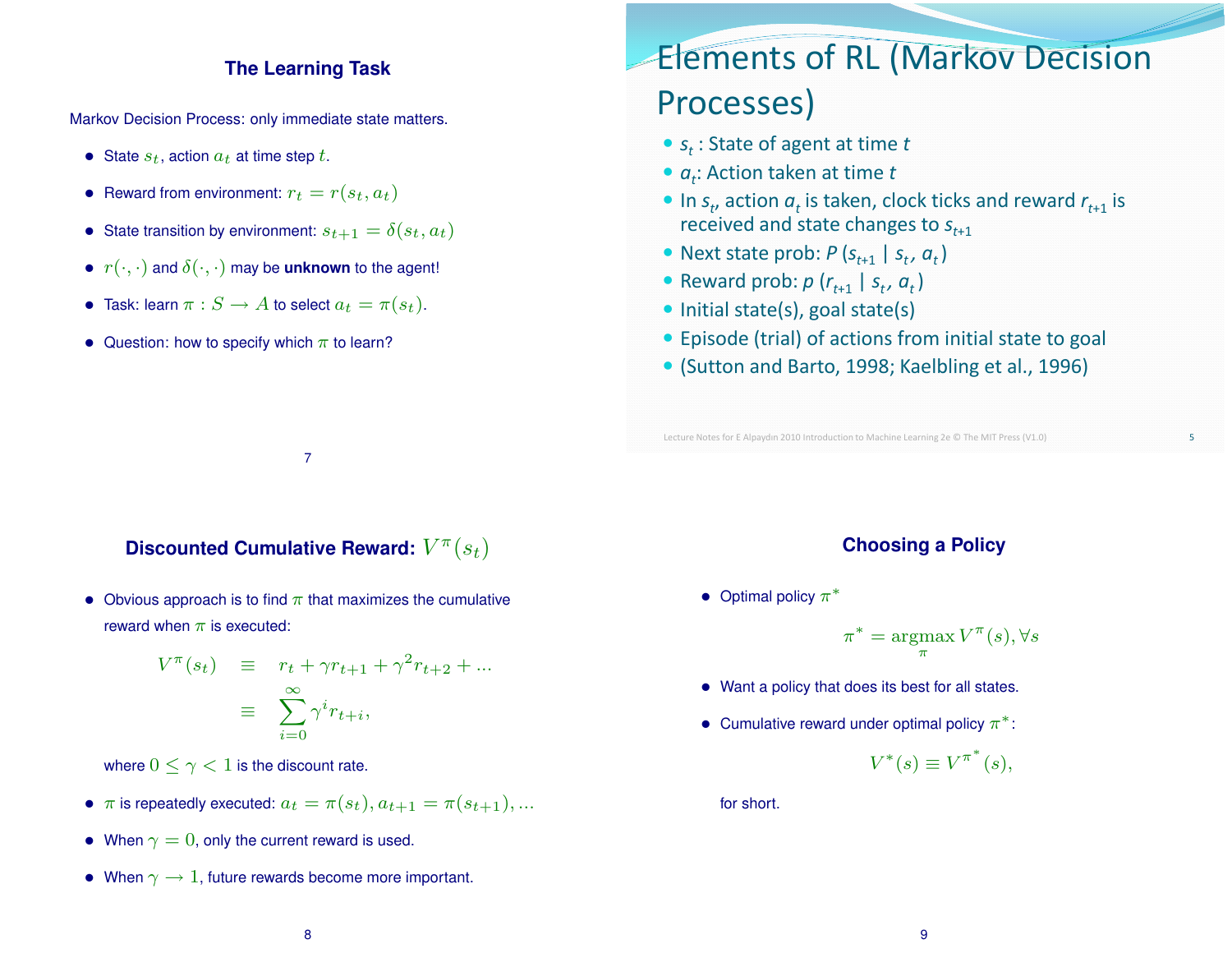## **Example: Grid World**



- Immediate reward given only when entering the goal state  $G$ .
- Given any initial state, we want to generate an action sequence to maximize  $V$ .



- Discount rate:  $\gamma = 0.9$ .
- Top middle:  $100 + \gamma 0 + \gamma^2 0 + ... = 100$
- Top left:  $0 + \gamma 100 + \gamma^2 0 + ... = 90$
- Bottom left:  $0 + \gamma 0 + \gamma^2 100 + ... = 81$
- Note that these values are supposed to be **obtained using the optimal policy**  $\pi^*$ .





(a)  $r(s, a)$  values



• If reward  $r(s, a)$ , state transition  $\delta(s)$ , and evaluation function  $V^{\ast}(s)$  are known the following gives an optimal policy:

$$
\pi^*(s) = \operatorname*{argmax}_a [r(s, a) + \gamma V^*(\delta(s, a))]
$$

• For example, top middle state: move right =  $100 + \gamma 0 = 100$ , move left =  $0 + \gamma 90 = 81$ , move down =  $0 + \gamma 90 = 81$ .

## Q **Learning**

10

- Policy is hard to learn directly, because training experience does not provide  $\langle s, a \rangle$  pairs.
- $\bullet\,$  Only available info: sequence of immediate rewards  $r(s_i,a_i)$  for  $i = 0, 1, 2, \dots$
- In this case, it is easier to learn an **evaluation function** and construct a policy based on that.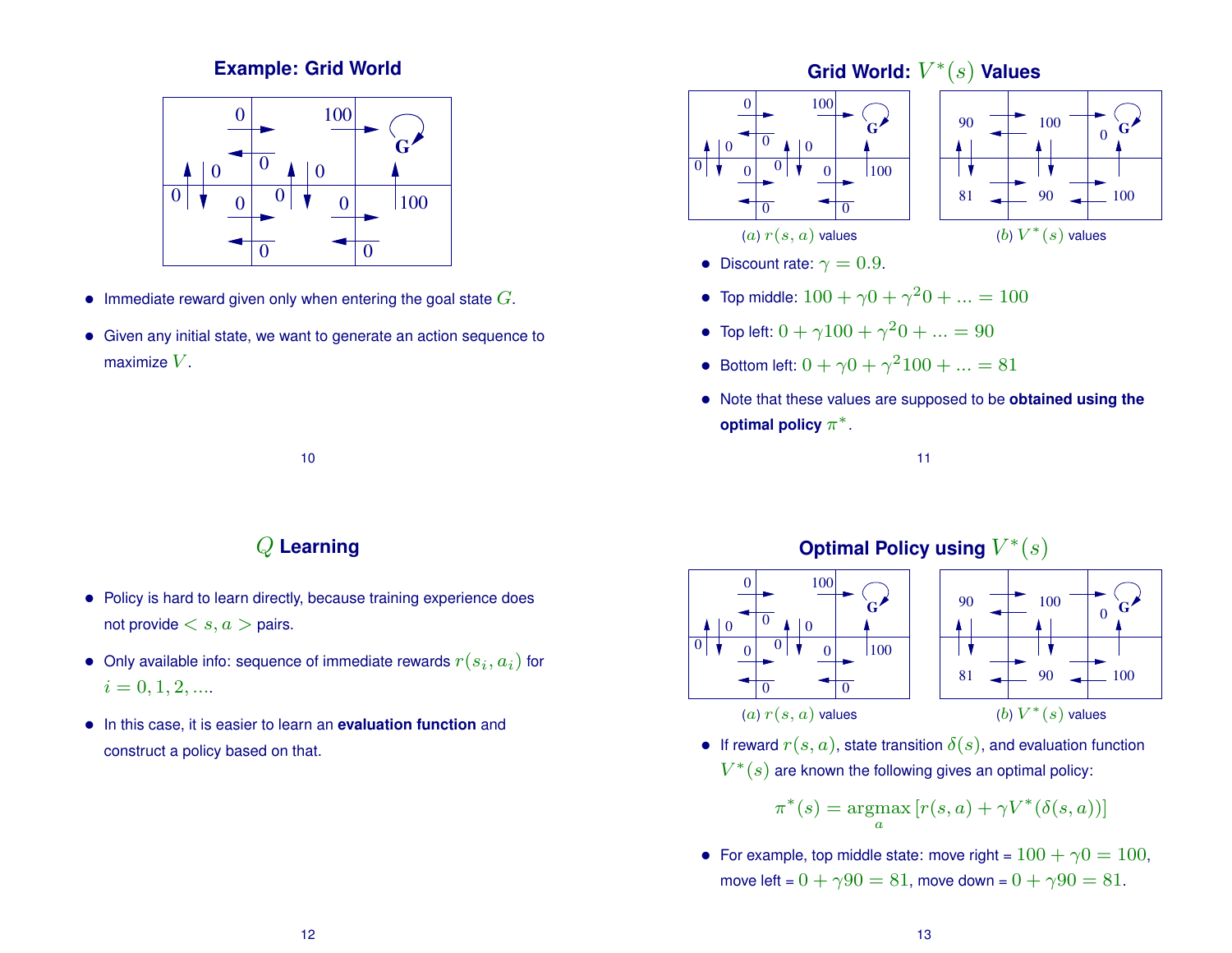# Model-Based Learning

- Environment,  $P(S_{t+1} | S_t, a_t)$ ,  $p(r_{t+1} | S_t, a_t)$ , is known
- There is no need for exploration
- Can be solved using dynamic programming
- Solve for  $(s_t)$ = max  $\left| E[r_{t+1}] + \gamma \sum P(s_{t+1} | s_t, a_t) Y^*(s_{t+1}) \right|$ J  $\backslash$  $\parallel$  $\backslash$ ſ  $=$ max $E[r_{t+1}] + \gamma \sum P(s_{t+1} | s_t, a_t) \mathcal{V}^*(s_{t+1})$  $^{+}$  $1$ ]  $\top$  /  $\sum$   $\Gamma$  (3<sub>t+1</sub> | 3<sub>t</sub>,  $u_t$   $\mu$   $\Gamma$  (3<sub>t+1</sub>) 1 *t s*  $V^*(s_t) = \max_{a_t} E[r_{t+1}] + \gamma \sum_{i=1}^{n} P(s_{t+1} | s_t, a_t) V^*(s_t)$ *t f f s<sub>t</sub>*  $f^*(s_t)$  = max  $E[r_{t+1}] + \gamma \sum P(s_{t+1} | s_t, a_t) \ell^*$
- Optimal policy

$$
\pi^{*}(s_{t}) = \underset{a_{t}}{\arg\max} \left( E[r_{t+1} | s_{t}, a_{t}] + \gamma \sum_{s_{t+1}} P(s_{t+1} | s_{t}, a_{t}) V^{*}(s_{t+1}) \right)
$$

Lecture Notes for E Alpaydın 2010 Introduction to Machine Learning 2e © The MIT Press (V1.0)

## **Problems with Policy Based on**  $V^*(s)$

- Requires perfect knowledge of  $r(s, a)$  and  $\delta(s, a)$ , to exactly predict the outcome and reward of a particular action.
- In practice, the above is impossible.
- Thus, even when  $V^*(s)$  is known,  $\pi^*(s)$  cannot be found. Refer to:

$$
\pi^*(s) = \operatorname*{argmax}_a [r(s, a) + \gamma V^*(\delta(s, a))]
$$

• Solution: use a surrogate – the  $Q$  function.

14

## **The** Q **Function**

Can we get by without explicit knowledge of  $r(s, a)$  and  $\delta(s, a)$ ?

 $\bullet$   $Q(s, a)$ : evaluation function whose value is the **maximum discounted cumulative reward** obtainable when action a is taken in state s:

$$
Q(s, a) \equiv r(s, a) + \gamma V^*(\delta(s, a))
$$

• The derived policy is then:

$$
\pi^*(s) = \operatorname*{argmax}_a Q(s, a)
$$

Note that if  $Q(s, a)$  can be learned without any reference to  $r(s, a)$  and  $\delta(s, a)$ , we have solved our problem.

• Further problem: how to **estimate**  $Q(s, a)$ ?

## Learning the  $Q$  Function: Getting Rid of  $V^*(\delta(s,a))$

•  $Q(s, a)$  is defined over all possible actions a from state s. But note that one of these actions is optimal for state  $s$ , and thus:

$$
V^*(s) = \max_{a'} Q(s, a')
$$

• With the above.

8

$$
Q(s, a) \equiv r(s, a) + \gamma V^*(\delta(s, a))
$$

can be rewritten as:

$$
Q(s, a) \equiv r(s, a) + \gamma \max_{a'} Q(\delta(s, a), a'),
$$

thus getting rid of  $V^*(\delta(s,a)).$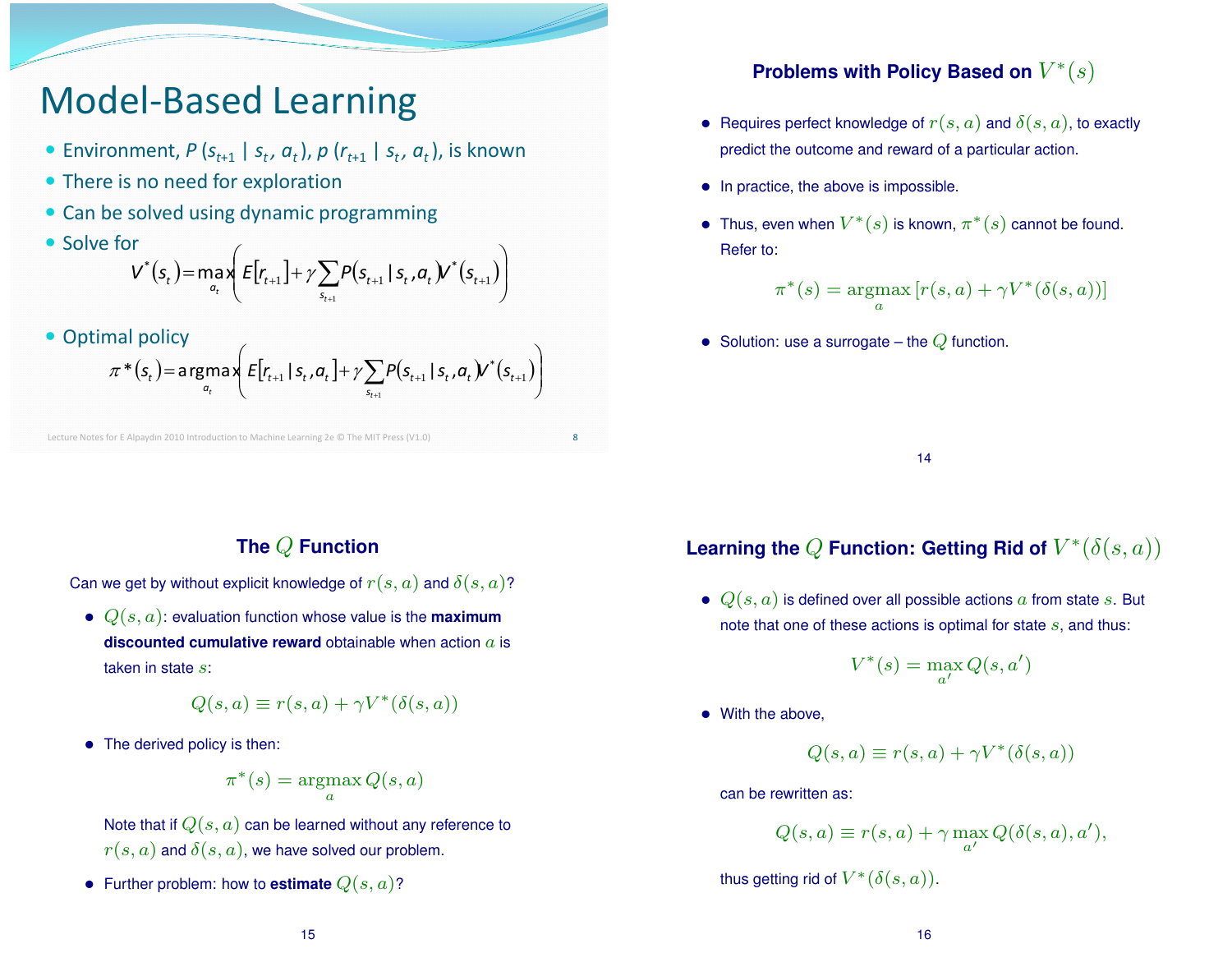## **Learning the**  $Q$  **Function: Getting Rid of**  $r$  **and**  $\delta$

In state  $s$ , execute action  $a$ , and observe immediate reward  $r$  and resulting state  $s'.$  Then, simply use those  $r$  and  $s'$  you got without worrying about  $r(s, a)$  or  $\delta(s, a)$ .

- Initialize the estimate  $\hat{Q}(s, a)$  to zero.
- Iteratively update, with estimated function  $\hat{Q}(s, a)$ :

$$
\hat{Q}(s, a) \leftarrow r + \gamma \max_{a'} \hat{Q}(s', a').
$$

## Q **Learning Properties**

17

- For deterministic Markov decision processes
- $\hat{Q}$  converges to  $Q$ , when
	- **–** process is deterministic **MDP**,
	- $r$  **is bounded** (and non-negative), and
	- **–** actions are chosen so that every state-action pair is visited **infinitely often**.
- 1. For each s, a, initialize the table entry  $\hat{Q}(s, a)$  to zero.
- 2. Observe the current state s.
- 3. Do forever:
	- Select action  $a$  and execute.
	- Receive immediate reward  $r$ .
	- Observe resulting state  $s'$ .
	- Update table entry for  $\hat{Q}(s, a)$  as:

$$
\hat{Q}(s, a) \leftarrow r + \gamma \max_{a'} \hat{Q}(s', a').
$$

 $\bullet \ \ s \leftarrow s'$ 

18

#### **Example** s 1 s 2 s 3 s 4 s 5 s 6 Robo 73 81  $100^{\text{S}_3}$  s 1 s 2 s 3 s 5  $\overline{s}_4$ s 6 Robo  $|81$  $100<sup>1</sup>$ (a) Initial state, in  $s_1$  (b) Next state, in  $s_2$

Arrows represent the  $\hat{Q}$  values.

90.

• Move right ( $a = a_{right}$ ) and get immediate reward  $r = 0$ , with discount rate  $\gamma = 0.9$ :

$$
\hat{Q}(s_1, a_{right}) \leftarrow r + \gamma \max_{a'} \hat{Q}(s_2, a')
$$
\n
$$
\leftarrow 0 + 0.9 \max\{66, 81, 100\}
$$
\n
$$
\leftarrow 90
$$
\nNote that in (b), the  $\hat{Q}(s_1, a_{right})$  value is updated from 73 to

19

20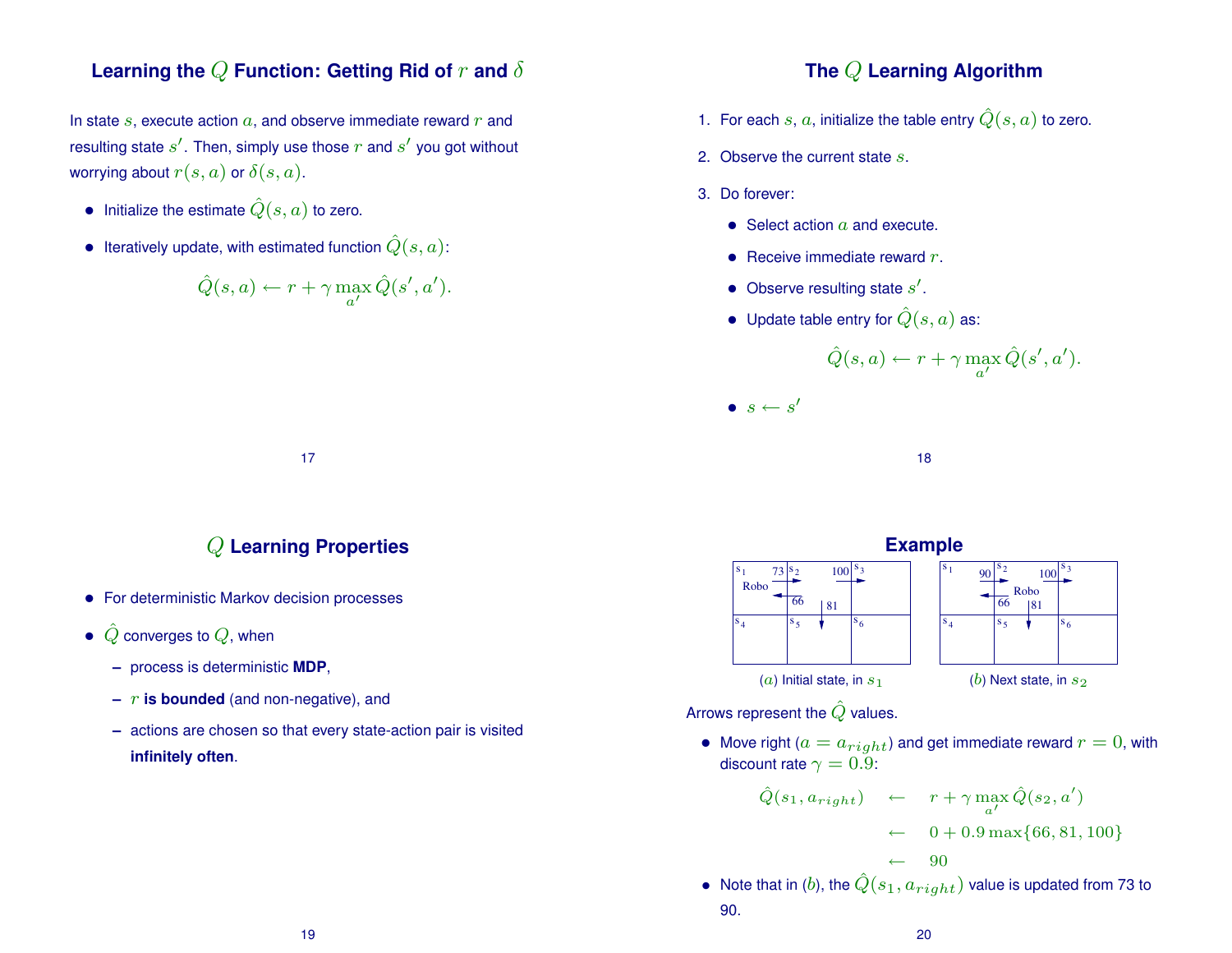## **Exercise, from scratch**



- Robot moved from  $s_4 \rightarrow s_1 \rightarrow s_2 \rightarrow s_3$ .
- How do the various  $Q(s, a)$  values get updated?
	- **–** For the first iteration?
	- **–** For the next iteration of  $s_4 \rightarrow s_1 \rightarrow s_2 \rightarrow s_3$ ?

## Final learned  $\hat{Q}$



• For this domain, following actions that have max  $Q(s, a)$  will lead you to the goal through an optimal path.

22

## **Proof of Convergence: Sketch**

- The table entry  $\hat{Q}(s, a)$  with the largest error must have its error reduced by a factor of  $\gamma$  whenever it is updated.
- The updated  $\hat{Q}(s, a)$  will be based on the error-prone  $\hat{Q}(s, a)$ only partially. The accurate immediate reward  $r$  used in the  $Q$ update rule will help reduce the error.
- *Proof*: Define a full interval to be an interval during which each table entry  $\langle s, a \rangle$  is visited. During each full interval the largest error in  $\hat{Q}$  table is reduced by factor of  $\gamma$ .

#### 21

## Convergence of  $\hat{Q}$  to  $Q$

• Properties (for non-negative rewards):

$$
\forall s,a,n: \hat{Q}_{n+1}(s,a) \geq \hat{Q}_n(s,a)
$$

$$
\forall s, a, n: 0 \leq \hat{Q}_n(s, a) \leq Q_n(s, a)
$$

- In general, convergence is guaranteed under three conditions:
	- 1. The system is a deterministic MDP.
	- 2. The reward is bounded  $(\forall s, a) |r(s, a)| < c$  for a fixed constant c.
	- 3. All  $(s, a)$  pairs are visited infinitely often.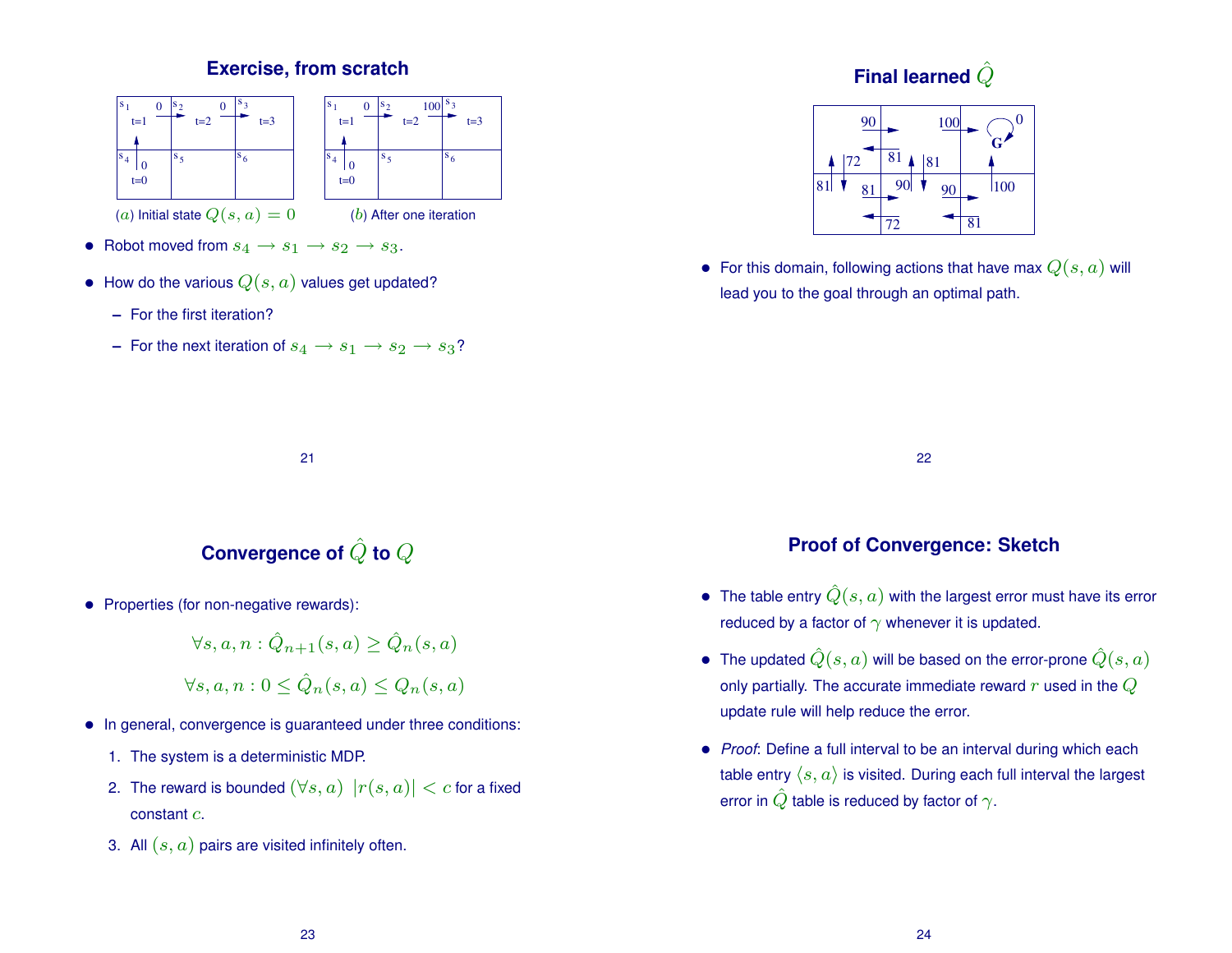## **Convergence of** Q

Let  $\hat{Q}_n$  be table after  $n$  updates, and  $\Delta_n$  be the maximum error in  $\hat{Q}_n$  ; that is

$$
\Delta_n = \max_{s,a} |\hat{Q}_n(s,a) - Q(s,a)|
$$

For any table entry  $\hat{Q}_n(s,a)$  updated on iteration  $n+1$ , the error in the revised estimate  $\hat{Q}_{n+1}(s,a)$  is

$$
|\hat{Q}_{n+1}(s, a) - Q(s, a)| = |(r + \gamma \max_{a'} \hat{Q}_n(s', a'))|
$$
  
\n
$$
- (r + \gamma \max_{a'} Q(s', a'))|
$$
  
\n
$$
= \gamma |\max_{a'} \hat{Q}_n(s', a') - \max_{a'} Q(s', a')|
$$
  
\n
$$
\leq \gamma \max_{a'} |\hat{Q}_n(s', a') - Q(s', a')|
$$
  
\n
$$
\leq \gamma \max_{s'', a'} |\hat{Q}_n(s'', a') - Q(s'', a')|
$$
  
\n
$$
|\hat{Q}_{n+1}(s, a) - Q(s, a)| \leq \gamma \Delta_n
$$
  
\n25

## **Constructing the Policy from the Learned** Q

- 1. Greedy: given state s, pick  $\arg \max_a Q(s, a)$ .
	- May cause the agent to **exploit** early successes and ignore interesting possibilities.
	- This would prevent the agent from visiting all  $(s, a)$  pairs infinitely often.
- 2. Probabilistic: pick action  $a_i$  with probability:

$$
P(a_i|s) = \frac{k^{\hat{Q}(s,a_i)}}{\sum_j k^{\hat{Q}(s,a_j)}}
$$

where  $k > 0$  controls **exploration (low** k) vs. **exploitation** (high  $k$ , greedy).

## **Convergence in** Q

• Main result:

$$
|\hat{Q}_{n+1}(s,a) - Q(s,a)| \le \gamma \Delta_n
$$

- That is, error in the updated  $\hat{Q}(s, a)$  is less than  $\gamma$  times the max error in the table before the update.
- Note that  $\gamma < 1.0$ .
- Given initial  $\Delta_0$ , after k visits to  $\langle s, a \rangle$ , the error will be at most  $\gamma^k \Delta_0$ , and as  $k \to \infty$ ,  $\Delta_k \to 0$ .

26

## **Updating Sequence**

No specific order of  $(s, a)$  visit is necessary for convergence. However, this can be inefficient.

- 1. Perform update in reverse order, once the goal has been reached.
- 2. Store past state-action transitions.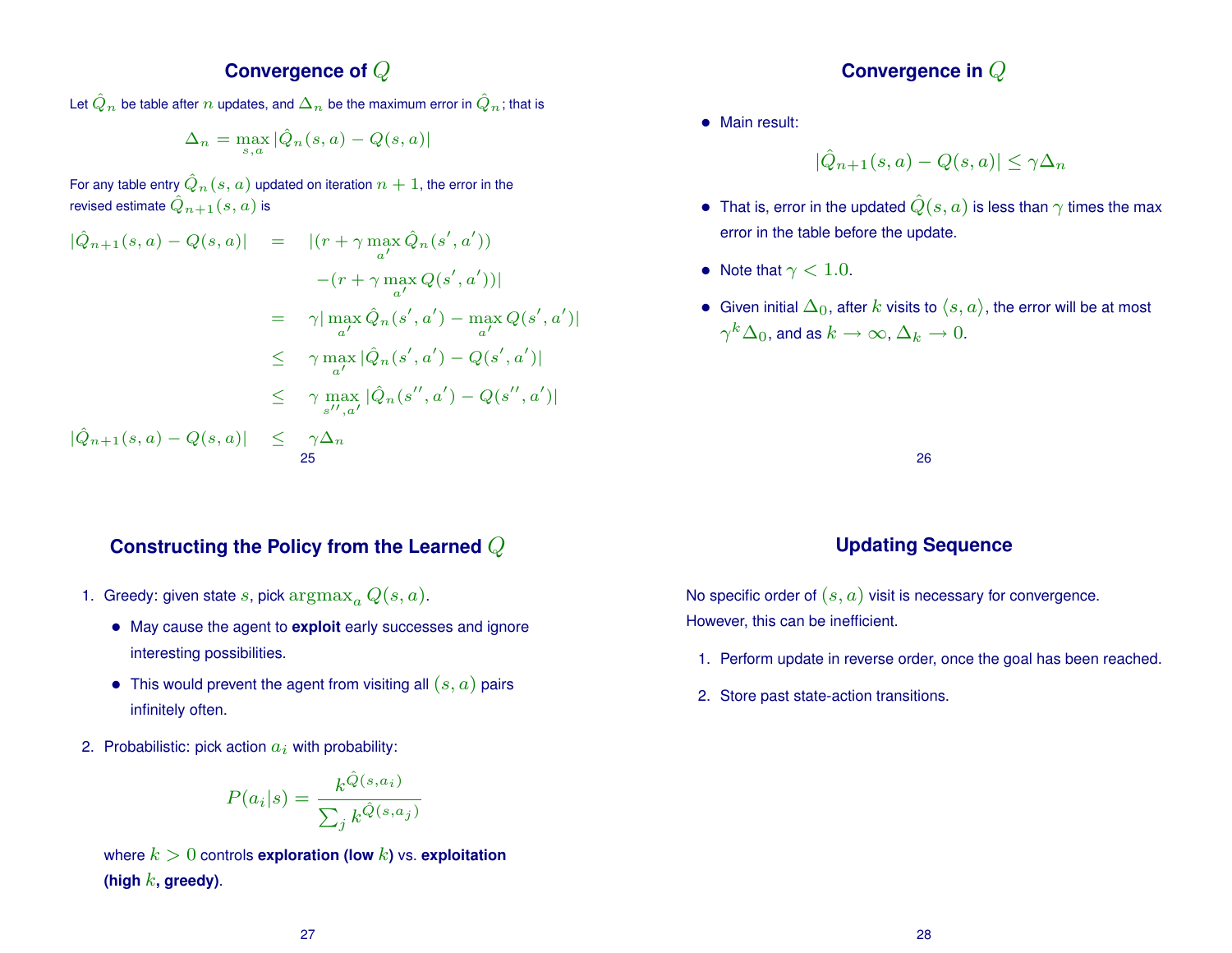### **Nondeterministic Case**

What if reward and next state are non-deterministic?

### We redefine  $V, Q$  by taking expected values

$$
V^{\pi}(s) \equiv E[r_t + \gamma r_{t+1} + \gamma^2 r_{t+2} + \ldots]
$$

$$
\equiv E\left[\sum_{i=0}^{\infty} \gamma^i r_{t+i}\right]
$$

$$
Q(s, a) \equiv E[r(s, a) + \gamma V^*(\delta(s, a))]
$$

29

### **Nondeterministic Case: Learning**

Using the original learning rule can result in oscillation in  $\hat{Q}(s, a)$ , and thus no convergence. Taking a decaying weighted average can solve the problem:

$$
\hat{Q}_n(s, a) \leftarrow (1-\alpha_n)\hat{Q}_{n-1}(s, a) + \alpha_n \left[ r + \gamma \max_{a'} \hat{Q}_{n-1}(s', a') \right]
$$

where

$$
\alpha_n = \frac{1}{1 + \text{visits}_s(s, a)}
$$

and  $\alpha$  determines how much the old and new  $\hat{Q}$  values will be used. The  $\alpha_n$  formula above is known to allow convergence (there can be other formulas).

### **Nondeterministic Case**

 $Q(s, a)$  can be redefined as follows:

$$
Q(s, a) \equiv E[r(s, a) + \gamma V^*(\delta(s, a))]
$$
  
= 
$$
E[r(s, a)] + \gamma E[V^*(\delta(s, a))]
$$
  
= 
$$
E[r(s, a)] + \gamma \sum_{s'} P(s'|s, a)V^*(s')
$$

Finally, rewriting it recursively, we get:

$$
Q(s, a) = E[r(s, a)] + \gamma \sum_{s'} P(s'|s, a) \max_{a'} Q(s', a')
$$

30

## **Temporal Difference Learning**

 $Q$  learning reduces the difference between  $\hat{Q}$  of a state and its immediate successor (one-step look ahead). This can be generalized to include more distant successors.

 $Q$  learning reduces the difference between  $\hat{Q}$  of a state

- $\bullet \ \hat{Q}(s_t, a_t)$  is estimated based  $\hat{Q}(s_{t+1}, \cdot)$ , where  $s_{t+1} = \delta(s_t, a_t).$
- One-step look ahead:

$$
Q^{(1)}(s_t, a_t) \equiv r_t + \gamma \max_a \hat{Q}(s_{t+1}, a)
$$

• Two-step look ahead:

$$
Q^{(2)}(s_t, a_t) \equiv r_t + \gamma r_{t+1} + \gamma^2 \max_a \hat{Q}(s_{t+2}, a)
$$

 $\bullet$  *n*-step look ahead:

$$
Q^{(n)}(s_t, a_t) \equiv r_t + \gamma r_{t+1} + \ldots + \gamma^{(n-1)} r_{t+n-1} + \gamma^n \max_a \hat{Q}(s_{t+n}, a)
$$
  
32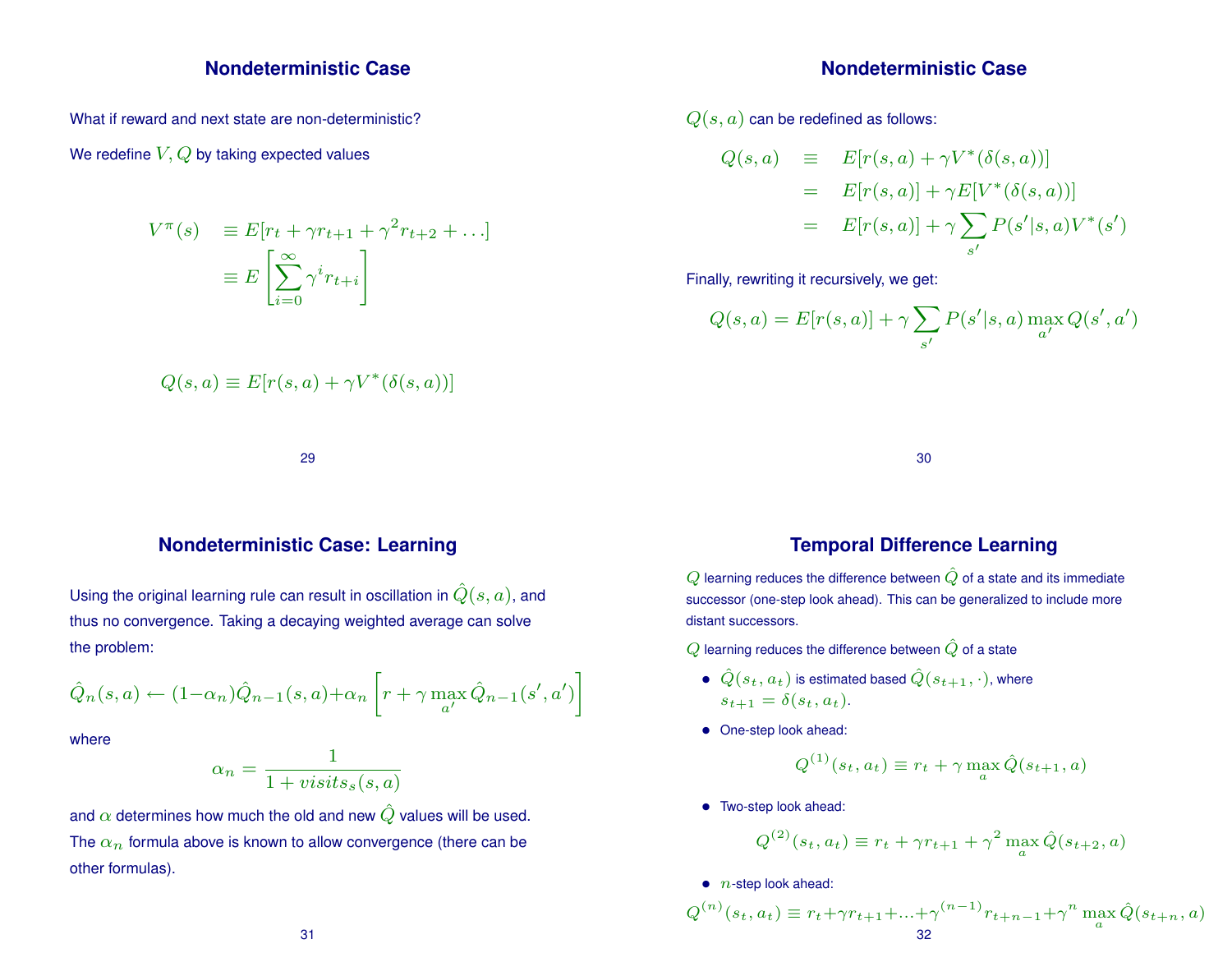## **Learning in TD**

TD( $\lambda$ ) for learning Q using various lookaheads ( $0 \leq \lambda \leq 1$ ):

$$
Q^{\lambda}(s_t, a_t) \equiv (1-\lambda) \left[ Q^{(1)}(s_t, a_t) + \lambda Q^{(2)}(s_t, a_t) + \lambda^2 Q^{(3)}(s_t, a_t) + \ldots \right]
$$

which can be rewritten recursively:

$$
Q^{\lambda}(s_t, a_t)
$$
  
=  $(1 - \lambda) [Q^{(1)}(s_t, a_t) + \lambda Q^{(2)}(s_t, a_t) + \lambda^2 Q^{(3)}(s_t, a_t) + ...]$   
=  $r_t + \gamma (1 - \lambda) \max_a \hat{Q}(s_{t+1}, a) + \gamma \lambda [r_{t+1} + \gamma (1 - \lambda) \max_a \hat{Q}(s_{t+2}, a) + ...]$   
=  $r_t + \gamma [(1 - \lambda) \max_a \hat{Q}(s_{t+1}, a) + \lambda Q^{\lambda}(s_{t+1}, a_{t+1})]$ 

## **TD(**λ**) Properties**

$$
Q^{\lambda}(s_t, a_t) = r_t + \gamma \left[ (1 - \lambda) \max_{a} \hat{Q}(s_{t+1}, a) + \lambda Q^{\lambda}(s_{t+1}, a_{t+1}) \right]
$$

- TD(0): same as  $Q^{(1)}$ .
- TD(1): only observed  $r_{t+i}$  values are considered.
- When  $Q = \hat{Q}, Q^{\lambda}$  values are the same for any  $0 \leq \lambda \leq 1$ .

34

33

## **TD(**λ**) Properties**

- Sometimes converges faster than  $Q$  learning
- Converges for learning  $V^*$  for any  $0 \leq \lambda \leq 1$  (Dayan, 1992)
- Tesauro's TD-Gammon uses this algorithm

Q-learning Initialize all  $Q(s, a)$  arbitrarily For all episodes Initalize  $s$ Repeat Choose a using policy derived from  $Q$ , e.g.,  $\epsilon$ -greedy Take action  $a$ , observe  $r$  and  $s'$ Update  $Q(s, a)$ :  $Q(s,a) \leftarrow Q(s,a) + \eta(r + \gamma \boxed{\max_{a'} Q(s',a')} - Q(s,a))$  $s \leftarrow s'$ Until  $s$  is terminal state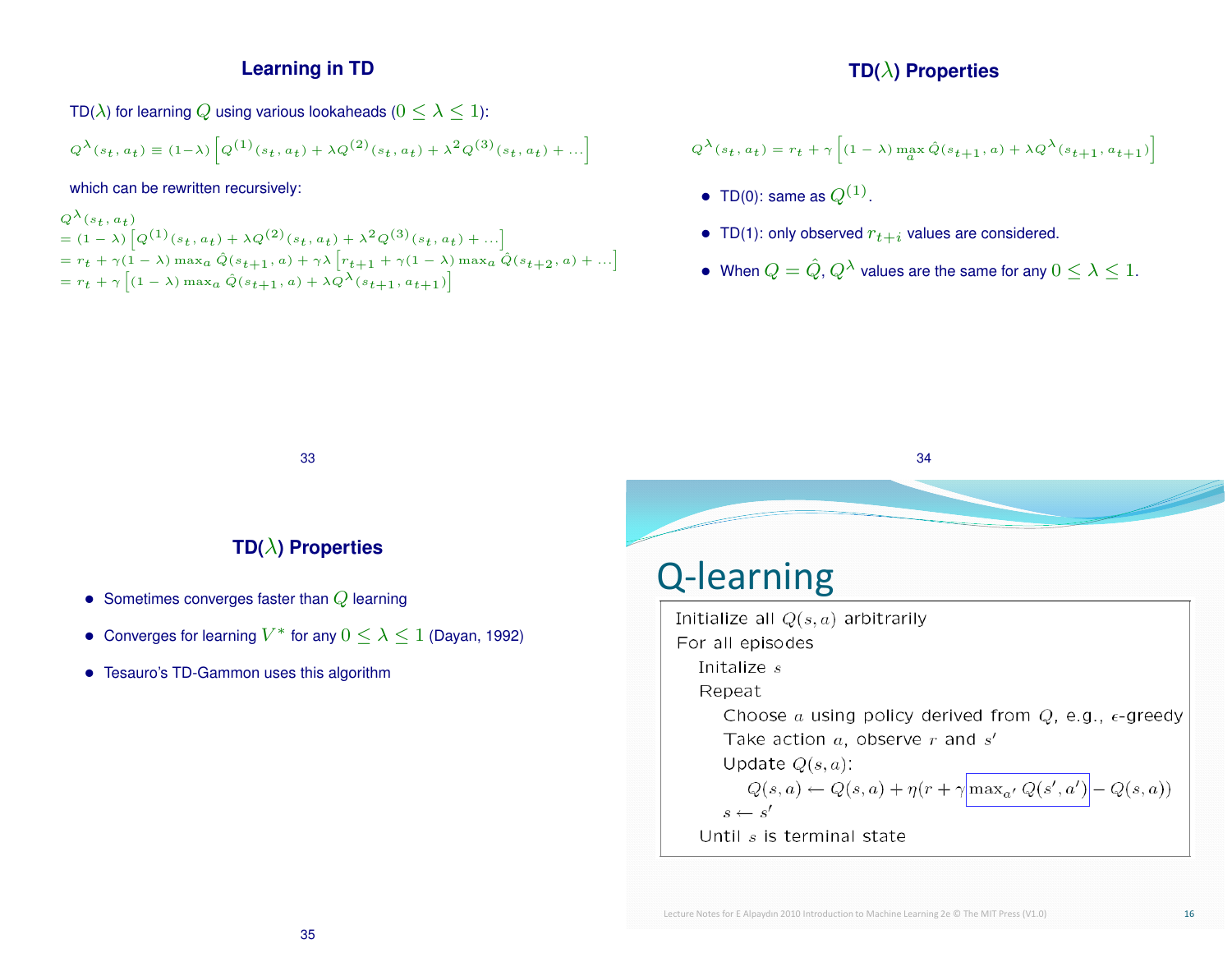## **Sarsa**

| Initialize all $Q(s,a)$ arbitrarily                                      |
|--------------------------------------------------------------------------|
| For all episodes                                                         |
| Initalize s                                                              |
| Choose a using policy derived from $Q$ , e.g., $\epsilon$ -greedy        |
| Repeat                                                                   |
| Take action $a$ , observe $r$ and $s'$                                   |
| Choose $a'$ using policy derived from $Q$ , e.g., $\epsilon$ -greedy     |
| Update $Q(s, a)$ :                                                       |
| $Q(s,a) \leftarrow Q(s,a) + \eta (r + \gamma \boxed{Q(s',a')} - Q(s,a))$ |
| $s \leftarrow s'$ , $a \leftarrow a'$                                    |
| Until s is terminal state                                                |

Lecture Notes for E Alpaydın 2010 Introduction to Machine Learning 2e © The MIT Press (V1.0)

# **Eligibility Traces**

• Keep a record of previously visited states (actions)

$$
e_t(s,a) = \begin{cases} 1 & \text{if } s = s_t \text{ and } a = \\ \gamma \lambda e_{t-1}(s,a) & \text{otherwise} \end{cases}
$$
  

$$
\delta_t = r_{t+1} + \gamma Q(s_{t+1}, a_{t+1}) - Q(s_t, a_t)
$$
  

$$
Q(s_t, a_t) \leftarrow Q(s_t, a_t) + \eta \delta_t e_t(s,a_t) \forall s, a
$$



Lecture Notes for E Alpaydın 2010 Introduction to Machine Learning 2e @ The MIT Press (V1.0)

# Sarsa $(\lambda)$

Initialize all  $Q(s, a)$  arbitrarily,  $e(s, a) \leftarrow 0, \forall s, a$ For all episodes Initalize  $s$ Choose a using policy derived from  $Q$ , e.g.,  $\epsilon$ -greedy Repeat Take action  $a$ , observe  $r$  and  $s'$ Choose  $a'$  using policy derived from Q, e.g.,  $\epsilon$ -greedy  $\delta \leftarrow r + \gamma Q(s', a') - Q(s, a)$  $e(s,a) \leftarrow 1$ For all  $s, a$ :  $Q(s, a) \leftarrow Q(s, a) + \eta \delta e(s, a)$  $e(s,a) \leftarrow \gamma \lambda e(s,a)$  $s \leftarrow s'$ ,  $a \leftarrow a'$ Until s is terminal state

# **Partially Observable States**

- The agent does not know its state but receives an observation  $p(o_{t+1} | s_t, a_t)$  which can be used to infer a belief about states
- Partially observable **MDP**



17

18